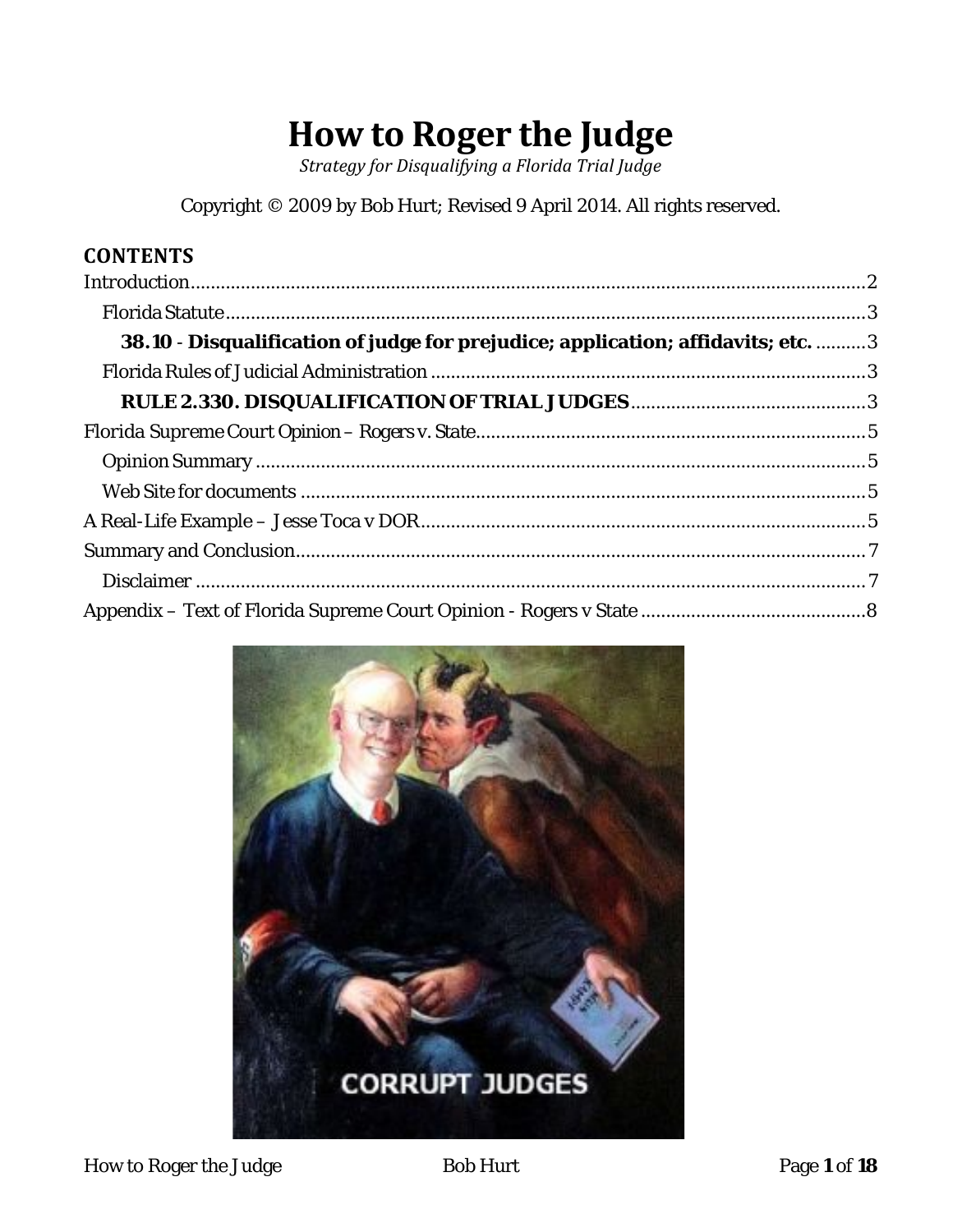# <span id="page-1-0"></span>*INTRODUCTION*

This article presents a strategy the might help a litigant or attorney to disqualify a Florida trial judge, such as for prejudice, a violation of [Florida Code of Judicial Conduct Canon 3.](http://www.floridasupremecourt.org/decisions/ethics/canon3.shtml)

Any party to the proceedings can use this strategy. One need only implement the procedure given in Florida Statute 38.10 and Rule 2.330 below of the Florida Rules of Judicial Administration.

The Florida Supreme Court opinion in Rogers v State serves as a legal test for the methodology; hence the term "Roger the Judge." Defendant attorneys have cited it numerous times to reverse rulings on appeal or get new trials.

And, Tampa accountant and perpetual student of law Jesse Toca showed a clever strategy for using the method. I believe he might have coined the term "Roger the Judge."

Do not think this applies only to Florida. Florida has perhaps the strongest disqualification law and rule of all the states, so litigants can use it as profoundly sound advice, in keeping with codes of judicial conduct, in any court anywhere in the USA.

Any litigant feeling adverse to swearing or affirming in an affidavit can offer as support for refusing to swear not only state guarantees of religious liberty (the bible discourages swearing) but also state and federal laws that make it a crime to give false information to an officer of government in performance of the officer's duties. That pretty much obsoletes the need for swearing or for making a declaration under penalty of perjury.

I personally believe most judges know far more about the law and rules of procedure than do the litigants who appear before them. And I believe most judges in most cases have no personal stake in the outcome and sincerely want to do their exceedingly difficult job well and righteously.

However, most judges bear a systemic, endemic, or epidemic prejudice against some classes of litigants, such as those who appear pro se without the assistance of a competent attorney. Such litigants do not well defend themselves, often end up insulting or using frivolous or mythological arguments to wear the judge's patience thin. And some litigants or their cases seem to beg the judge to dispense with them summarily and brutally.

Also, even good judges have bad days, ruinous situations in their personal lives, substance addictions, and relationship problems that can mar their judgment or make them seek an expedient resolution in violation of the spirit and intent of the law, rules, code of judicial conduct canons, and their loyalty oaths. Or they simply err in their judgment and intransigently refuse to budge when the litigant points it out to them. I have written this paper to prepare those who might otherwise suffer from the prejudice of such judges.

But I encourage the reader not to look at this as an effort to help them win an unmeritorious cause. Everyone, including judges, lawyers, and litigation clients, aims to preserve and accommodate selfinterest. So I consider it unwise to alienate or attach a judge, lest that cause the judge to establish a goal of seeing the litigant lose the case.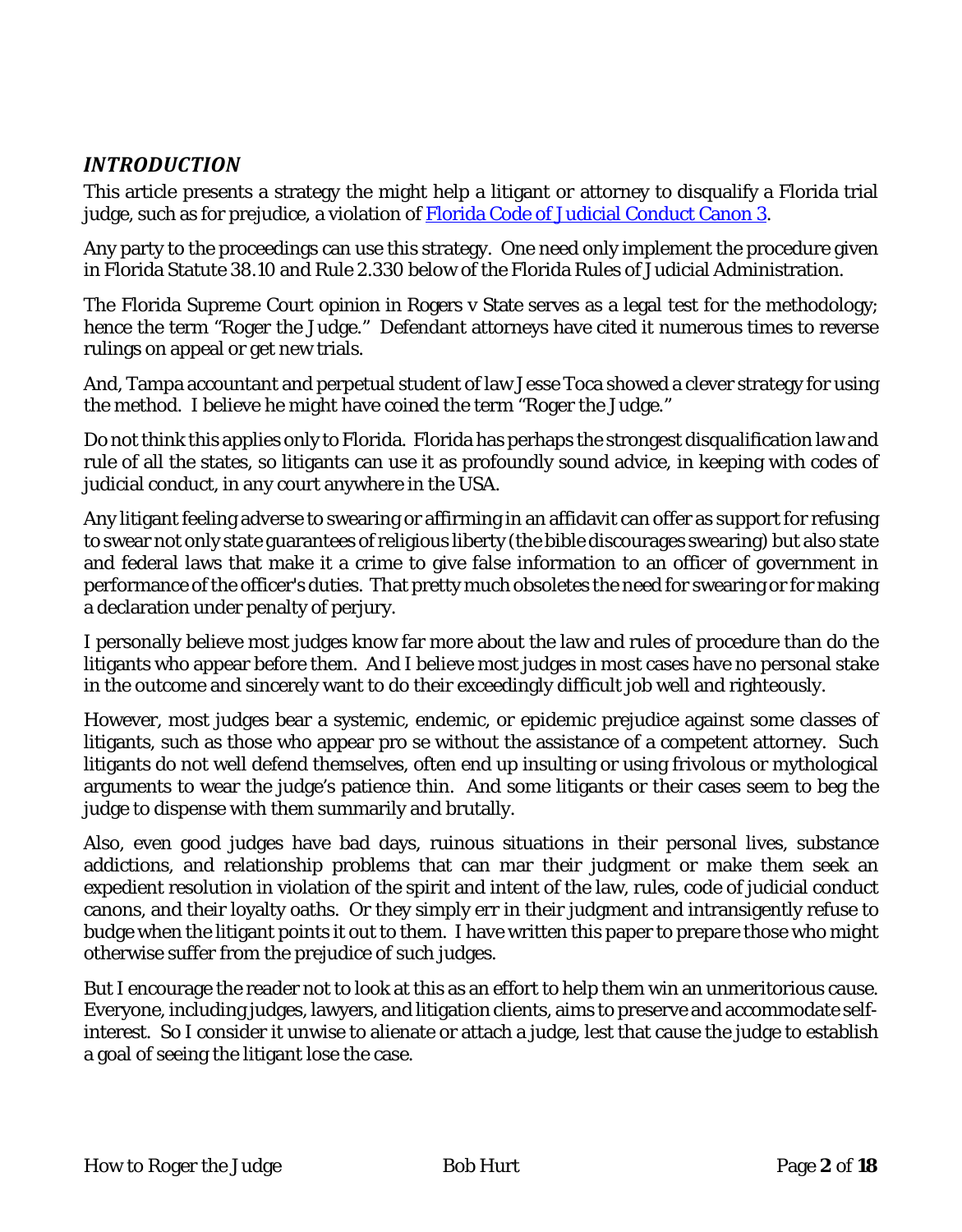# <span id="page-2-0"></span>**Florida Statute**

## <span id="page-2-1"></span>**38.10** - **Disqualification of judge for prejudice; application; affidavits; etc.**

Whenever a party to any action or proceeding makes and files an affidavit stating fear that he or she will not receive a fair trial in the court where the suit is pending on account of the prejudice of the judge of that court against the applicant or in favor of the adverse party, the judge shall proceed no further, but another judge shall be designated in the manner prescribed by the laws of this state for the substitution of judges for the trial of causes in which the presiding judge is disqualified. Every such affidavit shall state the facts and the reasons for the belief that any such bias or prejudice exists and shall be accompanied by a certificate of counsel of record that such affidavit and application are made in good faith. However, when any party to any action has suggested the disqualification of a trial judge and an order has been made admitting the disqualification of such judge and another judge has been assigned and transferred to act in lieu of the judge so held to be disqualified, the judge so assigned and transferred is not disqualified on account of alleged prejudice against the party making the suggestion in the first instance, or in favor of the adverse party, unless such judge admits and holds that it is then a fact that he or she does not stand fair and impartial between the parties. If such judge holds, rules, and adjudges that he or she does stand fair and impartial as between the parties and their respective interests, he or she shall cause such ruling to be entered on the minutes of the court and shall proceed to preside as judge in the pending cause. The ruling of such judge may be assigned as error and may be reviewed as are other rulings of the trial court.

# <span id="page-2-2"></span>**Florida Rules ofJudicial Administration**

#### <span id="page-2-3"></span>**RULE 2.330. DISQUALIFICATION OF TRIAL JUDGES**

- (a) **Application**. This rule applies only to county and circuit judges in all matters in all divisions of court.
- (b) **Parties**. Any party, including the state, may move to disqualify the trial judge assigned to the case on grounds provided by rule, by statute, or by the Code of Judicial Conduct.
- (c) **Motion**. A motion to disqualify shall:
	- (1) be in writing;
	- (2) allege specifically the facts and reasons upon which the movant relies as the grounds for disqualification;
	- (3) be sworn to by the party by signing the motion under oath or by a separate affidavit; and
	- (4) include the dates of all previously granted motions to disqualify filed under this rule in the case and the dates of the orders granting those motions.
- The attorney for the party shall also separately certify that the motion and the client's statements are made in good faith. In addition to filing with the clerk, the movant shall immediately serve a copy of the motion on the subject judge as set forth in Florida Rule of Civil Procedure 1.080.
- (d) Grounds. A motion to disqualify shall show: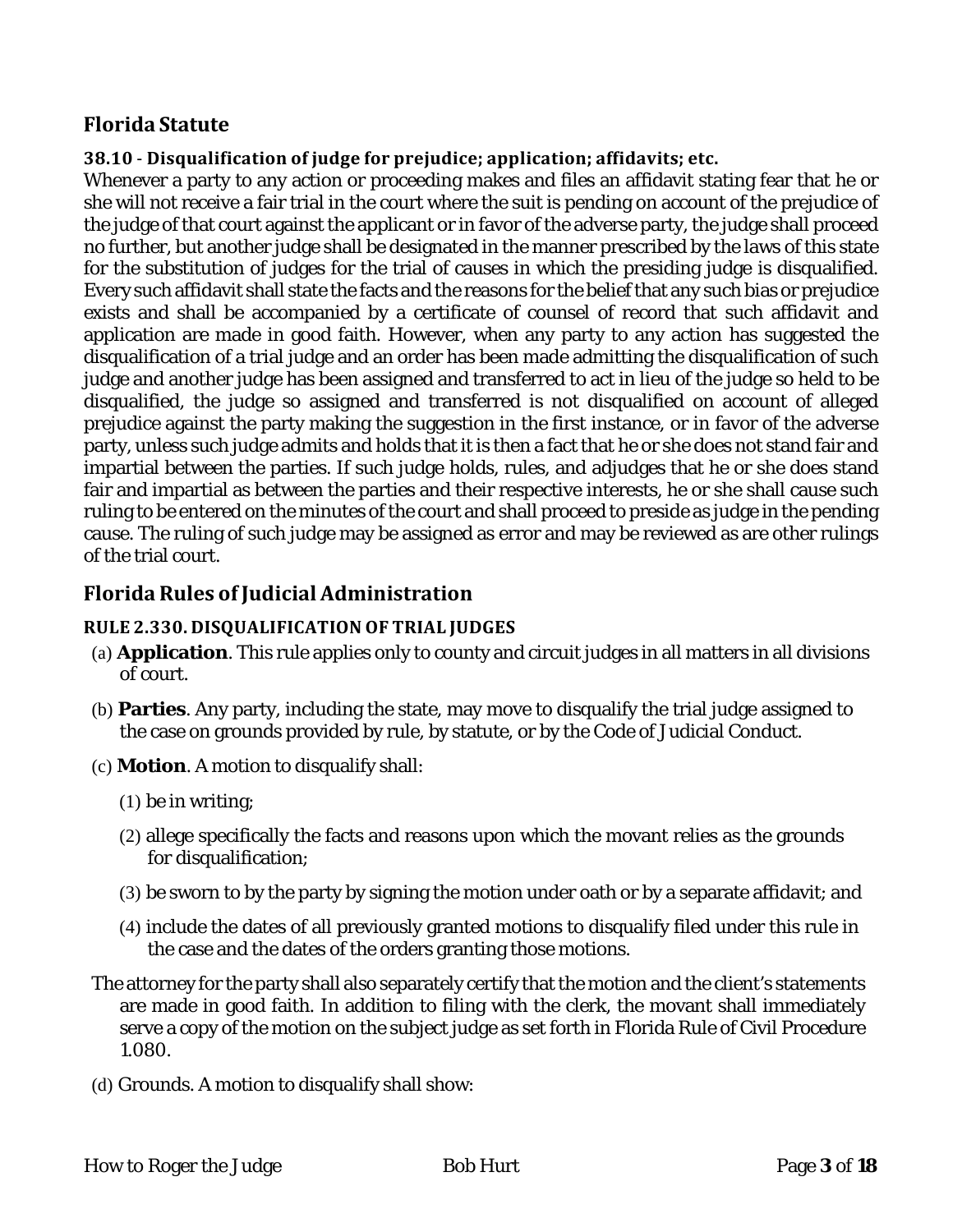- (1) that the party fears that he or she will not receive a fair trial or hearing because of specifically described prejudice or bias of the judge; or
- (2) that the judge before whom the case is pending, or some person related to said judge by consanguinity or affinity within the third degree, is a party thereto or is interested in the result thereof, or that said judge is related to an attorney or counselor of record in the cause by consanguinity or affinity within the third degree, or that said judge is a material witness for or against one of the parties to the cause.
- (e) Time. A motion to disqualify shall be filed within a reasonable time not to exceed 10 days after discovery of the facts constituting the grounds for the motion and shall be promptly presented to the court for an immediate ruling. Any motion for disqualification made during a hearing

or trial must be based on facts discovered during the hearing or trial and may be stated on the record, provided that it is also promptly reduced to writing in compliance with subdivision (c) and promptly filed. A motion made during hearing or trial shall be ruled on immediately.

- (f) Determination Initial Motion. The judge against whom an initial motion to disqualify under subdivision (d)(1) is directed shall determine only the legal sufficiency of the motion and shall not pass on the truth of the facts alleged.If the motion is legally sufficient, the judge shall immediately enter an order granting disqualification and proceed no further in the action. If any motion is legally insufficient, an order denying the motion shall immediately be entered. No other reason for denial shall be stated, and an order of denial shall not take issue with the motion.
- (g) Determination Successive Motions. If a judge has been previously disqualified on motion for alleged prejudice or partiality under subdivision (d)(1), a successor judge shall not be disqualified based on a successive motion by the same party unless the successor judge rules that he or she is in fact not fair or impartial in the case. Such a successor judge may rule on the truth of the facts alleged in support of the motion.
- (h) Prior Rulings. Prior factual or legal rulings by a disqualified judge may be reconsidered and vacated or amended by a successor judge based upon a motion for reconsideration, which must be filed within 20 days of the order of disqualification, unless good cause is shown for a delay in moving for reconsideration or other grounds for reconsideration exist.
- (i) Judge's Initiative. Nothing in this rule limits the judge's authority to enter an order of disqualification on the judge's own initiative.
- (j) Time for Determination. The judge shall rule on a motion to disqualify immediately, but no later than 30 days after the service of the motion as set forth in subdivision (c). If not ruled on within 30 days of service, the motion shall be deemed granted and the moving party may seek an order from the court directing the clerk to reassign the case.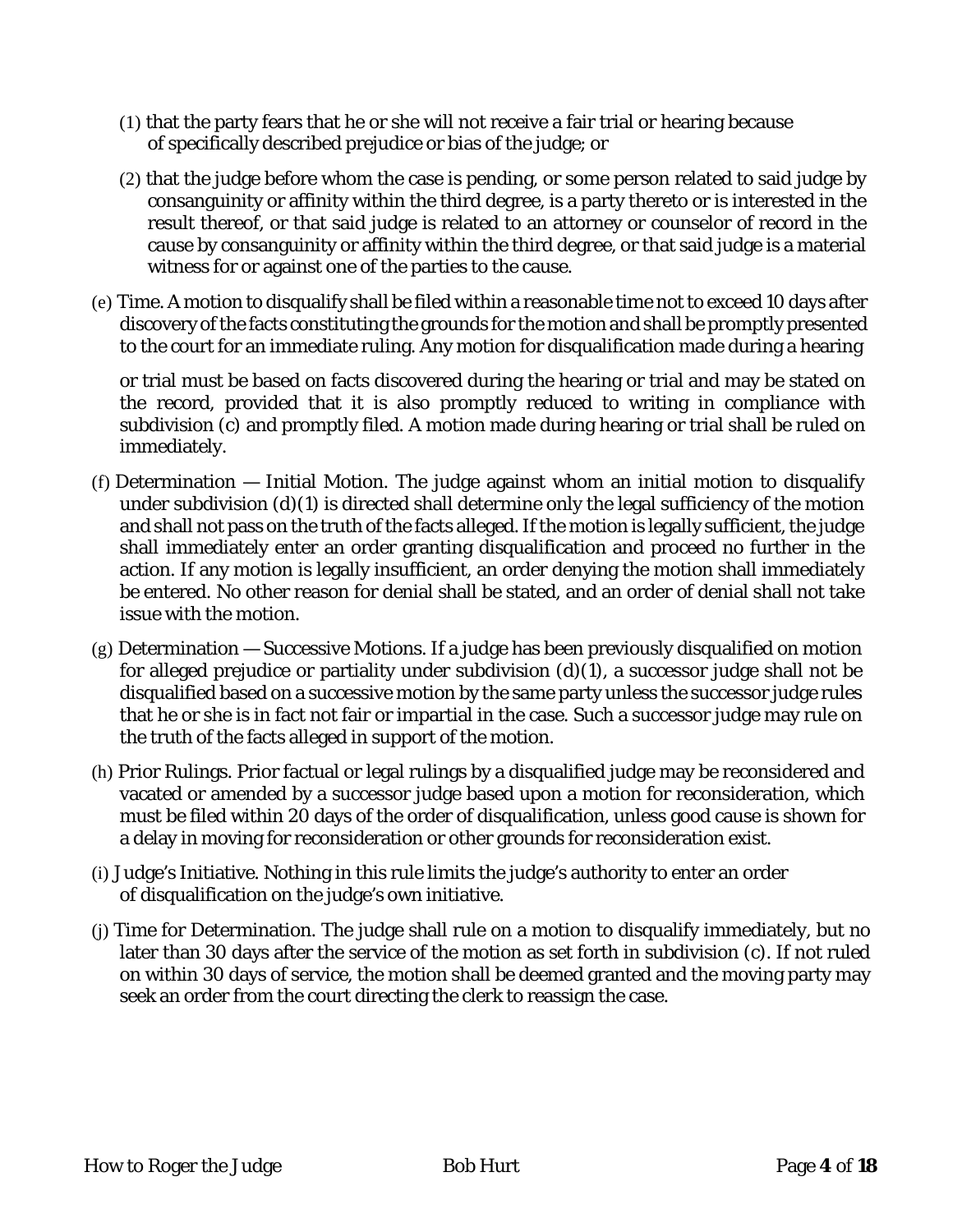# <span id="page-4-0"></span>*FLORIDA SUPREME COURT OPINION –ROGERS V. STATE*

# <span id="page-4-1"></span>**OpinionSummary**

*"Accordingly, we hold that upon filing of this opinion all motions for disqualification of a trial judge must be in writing and otherwise in conformity with this Court's rules of procedure. The writing requirement cannot be waived and a presiding judge must afford a petitioning party a reasonable opportunity to file its motion.Where a party discovers mid-trial or mid-hearing that a motion for disqualification is required, he or she may request a brief recess--which must be granted--in order to prepare the appropriate documents."*

## **Rogers v. State of Florida, 630 So.2d 513 (Fla. 1993)**

## <span id="page-4-2"></span>**Web Site for documents**

The following web site contains the photocopied documents in pdf format.

<http://www.law.fsu.edu/library/flsupct/78349/78349.html> –

Docket #78349 –

Jerry Lane Rogers, Appellant, vs. State of Florida, Appellee.

630 So. 2d 513; July 1, 1993.

Opinion – <http://www.law.fsu.edu/library/flsupct/78349/op-78349.pdf>

Appellant Initial Brief - <http://www.law.fsu.edu/library/flsupct/78349/78349ini.pdf>

Appellee Answer Brief - <http://www.law.fsu.edu/library/flsupct/78349/78349ans.pdf>

Appellant Reply Brief - <http://www.law.fsu.edu/library/flsupct/78349/78349rep.pdf>

Oral Argument Video - <http://law-util-02.law.fsu.edu/lrc/flsupct/78349argument.wmv>

# <span id="page-4-3"></span>**A REAL-LIFE EXAMPLE – JESSE TOCA V DOR**

In 2010, Jesse Toca attempted to register for a homestead exemption from property taxes on a small house. The registration form required two things Jesse refused on philosophic and religious principles:

- 1. A social security number; and
- 2. A sworn oath that the form contained accurate information.

The Florida Department of Revenue ("DOR") refused the exemption. So, Jesse sued the DOR in administrative court. Readers will find all the case documents by typing in his case number [10-](http://www.doah.state.fl.us/ALJ/searchDOAH/includes/caseInfoQuery.asp?caseID=111630&pc=1&rc=0) [009935RX](http://www.doah.state.fl.us/ALJ/searchDOAH/includes/caseInfoQuery.asp?caseID=111630&pc=1&rc=0) at the Department of Administrative Hearings web site:

[http://www.doah.state.fl.us/.](http://www.doah.state.fl.us/)

Note that Florida already has a perjury law against lying in writing to the government.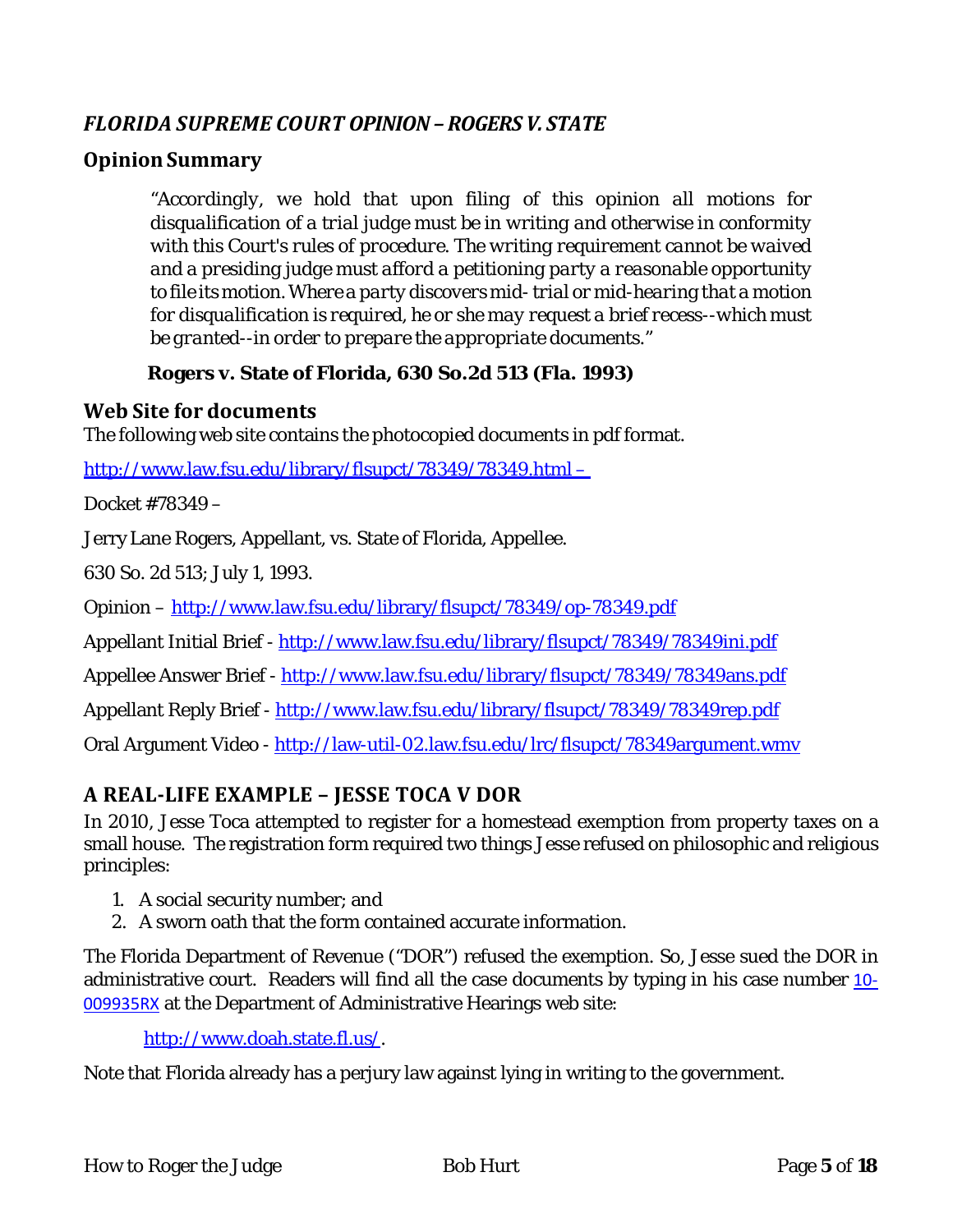"**837.06 False official statements.**—Whoever knowingly makes a false statement in writing with the intent to mislead a public servant in the performance of his or her official duty shall be guilty of a misdemeanor of the second degree…"

And everyone with any sense should know that a Florida driver license suffices as proof of residence and identity, so a social security number becomes superfluous for that purpose.

Thus, both the judges and the county attorney intended to stomp on the rights of Jesse and other Floridians by demanding unnecessary personal information.

When this became obvious to Jesse, he decided to "Roger the Judge," that is to use the foregoing law and rule, with the backing with the Rogers v. State opinion presented after this topic, to disqualify the judge.

After receiving his notice of intent to file a motion to disqualify, the first judge backed out of the case with a recusal. This should have preserved Jesse's one-free-disqualification-for-prejudice under the law. When the next judge demonstrated the same prejudice, Jesse repeated the procedure on her, and actually filed the motion to disqualify, but the judge denied it for legal insufficiency.

This has become a standard practice around Florida, and Senior Judges seem to relish the opportunity and to deny such motions like cavaliers with impunity. This sequence of documents show what happened. I encourage the student to read them carefully in anticipation of the opportunity to put them to good use.

Understand this. Jesse halts the proceeding and files a notice of intent to exercise rights, but does not actually file the motion to disqualify. This should preserve the one free disqualification for prejudice which statute and rules allow.

**12/1/2010** Notice of exercise of Rogers Rights and intent to prepare Motion to disqualify

[https://www.doah.state.fl.us/DocDoc/2010/009935/10009935\\_0\\_12012010\\_04440400\\_e.pdf](https://www.doah.state.fl.us/DocDoc/2010/009935/10009935_0_12012010_04440400_e.pdf)

#### **12/2/2010** Order of Recusal

<https://www.doah.state.fl.us/DocDoc/2010/009935/10009935OGEN-120210-09442344.pdf>

**12/14/2010** Notice of Exercise of Rogers Rights on the new judge

[https://www.doah.state.fl.us/DocDoc/2010/009935/10009935\\_0\\_12142010\\_01513400\\_e.pdf](https://www.doah.state.fl.us/DocDoc/2010/009935/10009935_0_12142010_01513400_e.pdf)

**12/28/2010** Motion to Disqualify the 2nd judge

[https://www.doah.state.fl.us/DocDoc/2010/009935/10009935\\_0\\_12282010\\_01172800\\_e.pdf](https://www.doah.state.fl.us/DocDoc/2010/009935/10009935_0_12282010_01172800_e.pdf)

**1/13/2011** Response to Motion to Disqualify – PREPARE to DEAL WITH THIS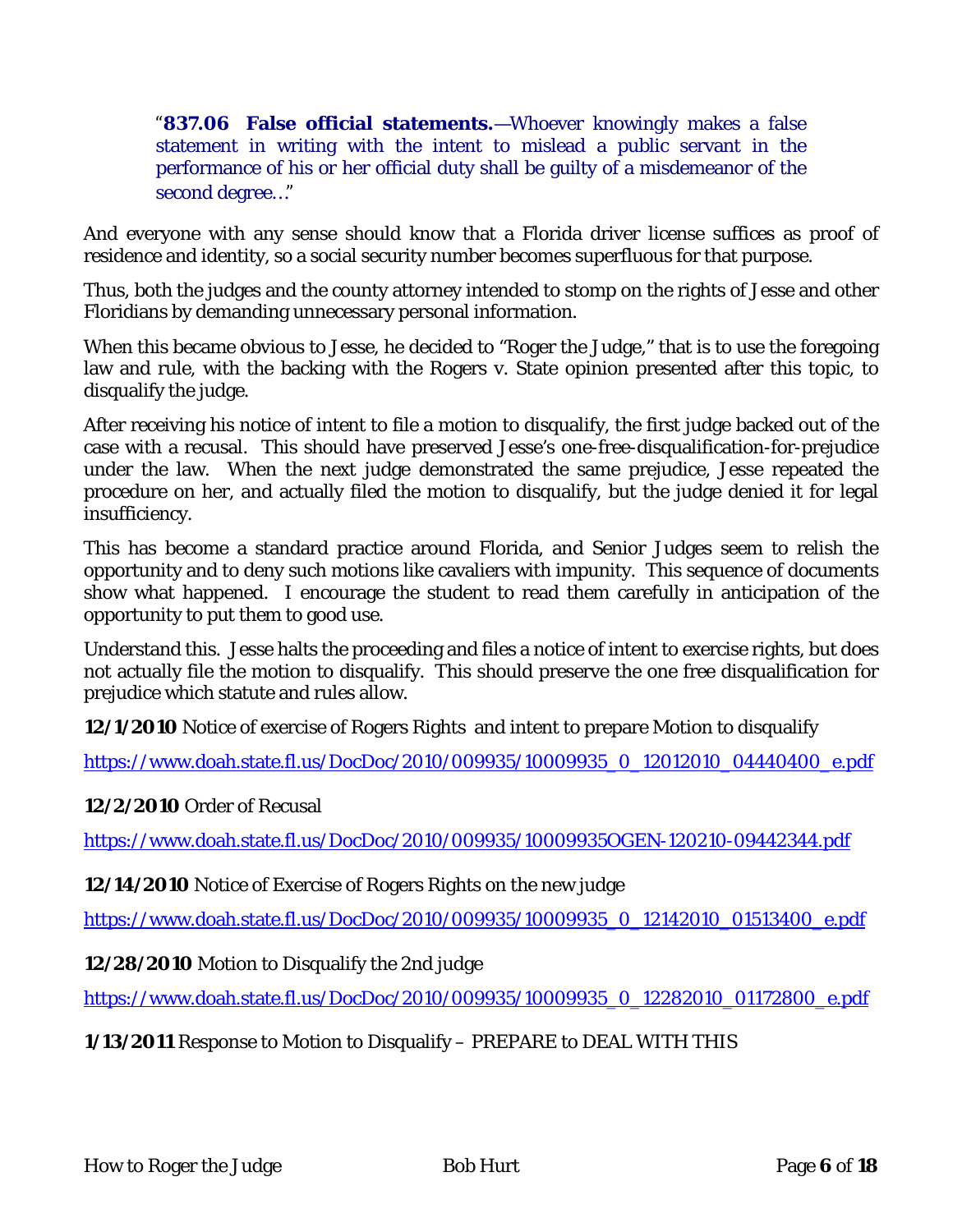[https://www.doah.state.fl.us/DocDoc/2010/009935/10009935\\_0\\_01132011\\_12000000\\_e.pdf](https://www.doah.state.fl.us/DocDoc/2010/009935/10009935_0_01132011_12000000_e.pdf)

#### **1/14/2011** Order denying Motions to Disqualify

<https://www.doah.state.fl.us/DocDoc/2010/009935/10009935OGEN-011411-12570357.pdf>

Notice the effort the judge put into this denial. Did she actually show the legal insufficiency of the motion to dismiss? Did she accurately demonstrate that the movant had already exhausted his right to remove the first judge? Or did the first judge recuse *sua sponte*?

#### <span id="page-6-0"></span>**SUMMARY AND CONCLUSION**

To the end of just resolution of adversarial proceedings in courts, Florida's Supreme Court and Legislature have adopted rules and laws that give any litigant the opportunity to get prejudiced, and therefore "bad," judges off the case. A legally sufficient motion to disqualify might remove the first bad judge, but the next gets to choose whether or not to become disqualified, and failure to disqualify properly can result in reversible error on appeal.

While that seems straightforward enough, a clever use of judicial notice can warn the judge of the impending disqualification with the result that the judge recuses himself/herself without formal motion to disqualify. The litigant thereby might have further opportunities to disqualify a bad judge in spite of the judge's intent to remain on the case.

#### <span id="page-6-1"></span>**Disclaimer**

The author does not have authorization to practice law, does not practice law, and does not give legal advice. The reader should consider this paper an academic discussion presenting the author's personal considerations. The reader should consult a competent, licensed attorney on all questions of law.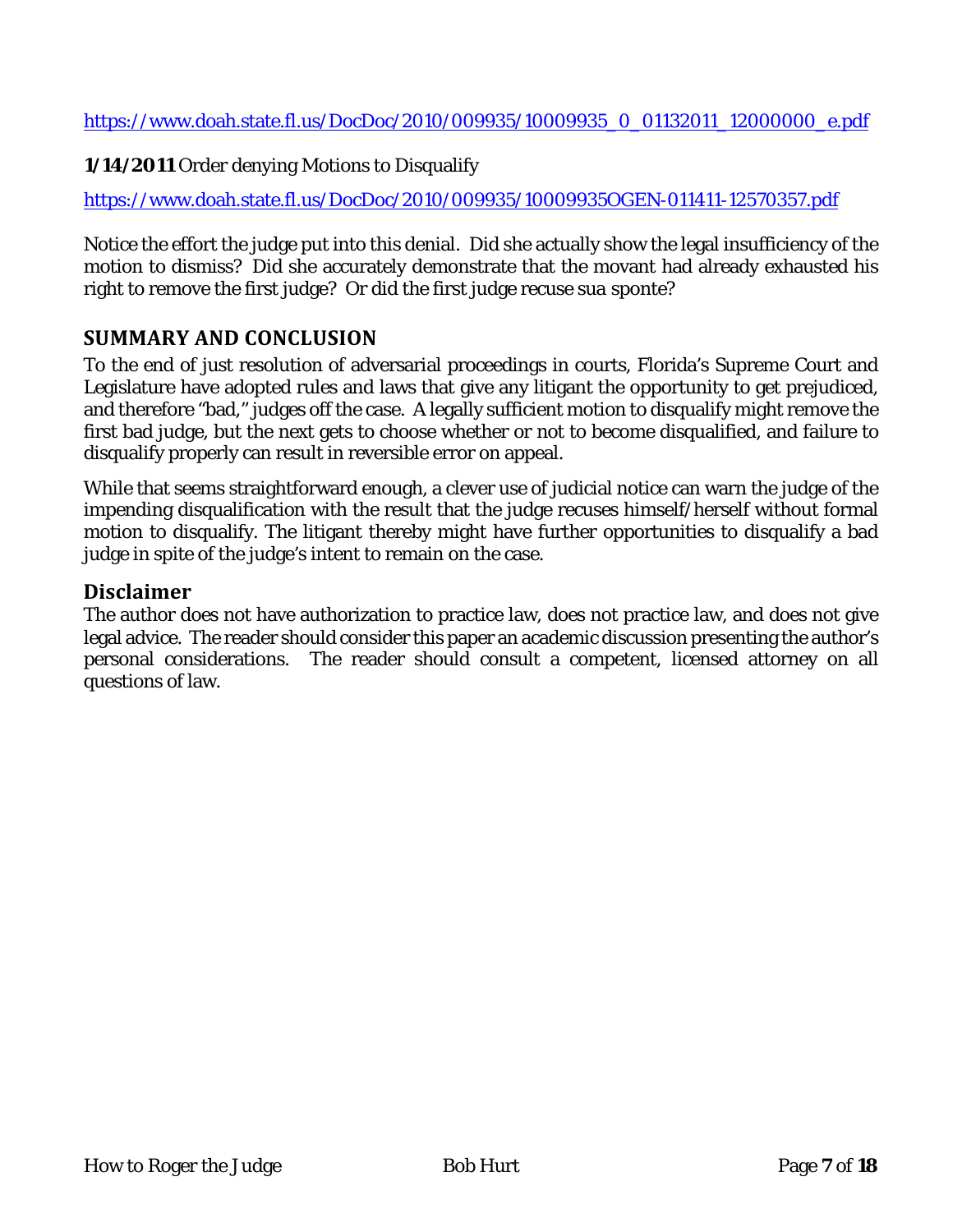#### <span id="page-7-0"></span>**APPENDIX – TEXT OF FLORIDA SUPREME COURT OPINION - ROGERS V STATE**

No. 78,349

JERRY LANE ROGERS, Appellant, vs.

STATE OF FLORIDA, Appellee.

#### [July 1, 1993]

#### SHAW, J.

Rogers appeals the denial of his Florida Rule of Criminal Procedure 3.850 motion for postconviction relief. We have jurisdiction. Art. V, § 3(b)(1), Fla. Const. We reverse.

The facts are set out fully in our opinion on direct appeal. See Rogers v. State, 511 So. 2d 526 (Fla. 1987),cert. denied, 484 U.S. 1020, 108 S. Ct. 733, 98 L. Ed. 2d 681 (1988). Rogers and an accomplice, Thomas McDermid, attempted to rob a Winn-Dixie supermarket and while escaping shot the store manager three times at close range, killing him. Rogers was convicted of first-degree murder and consistent with the jury's unanimous recommendation was sentenced to death based on five aggravating) and no mitigating circumstances. This Court affirmed on direct appeal, after striking three aggravating circumstances.2 The trial court denied Rogers' motion for postconviction relief following an evidentiary hearing, and Rogers appeals, raising sixteen issues and numerous subissues.3 We address a single issue.

Rogers claims that the court on collateral review erred in failing to grant his motion that the judge recuse himself. (The motion and accompanying dialogue are appended to this opinion.) Four days into the evidentiary hearing on collateral review, near the completion of trial counsel Tumin's testimony, defense counsel asked Tumin if he had had a conversation with the presiding judge that morning and if Tumin had then told Jeff Walsh, an investigator, that "the Court indicated to you it [had already] arrived at a decision in this matter." Trial counsel Tumin conceded having had a conversation with the judge, but denied telling anyone that the judge had said he had made up his mind. The judge then interceded from the bench and offered his own version of events--he strongly denied having had a discussion with Tumin and denied telling him that he had already made up his mind--and called a ten minute recess.

Following recess, defense counsel entered an oral motion for recusal, against which the judge argued strenuously and at length. When defense counsel asked to call a supporting witness, the judge continued to protest heatedly and commented, "Now, what is it that you want to testify about? Do you want to create perjured testimony here?" After investigator Walsh testified confirming defense counsel's version of events, the judge himself questioned the investigator and suggested that the bailiff be called to support his (the judge's) version. In response to defense counsel's plea that the judge not inquire further into the "provability" of the charge of bias, the judge pressed on, indicating that further fact-finding was necessary. Pursuant to the judge's request, the State then called and questioned the bailiff, who supported the judge's position. The judge then criticized defense counsel for making its motion lightly and denied the motion.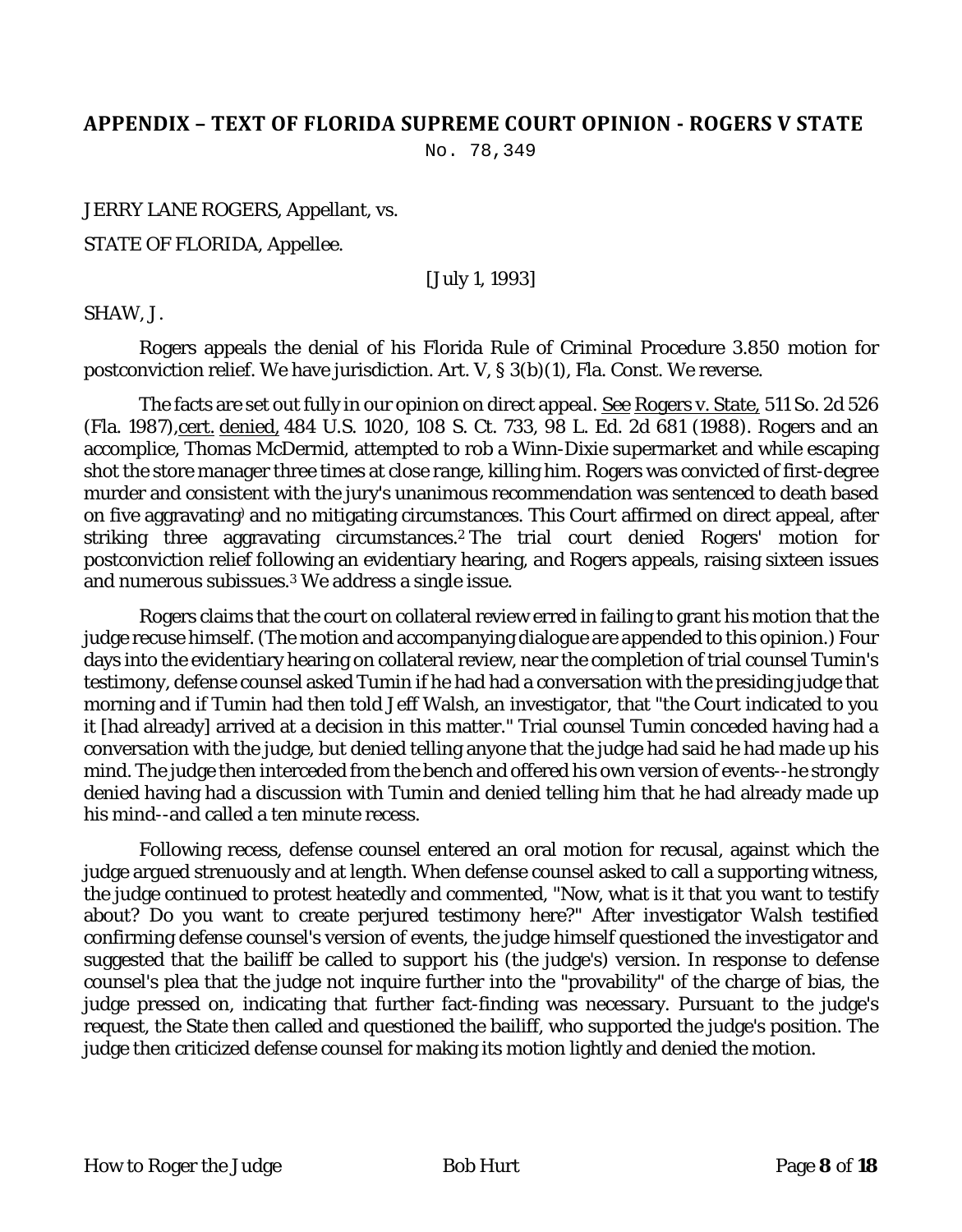Although the right to seek disqualification of a presiding judge is substantive in nature, the process governing disqualification is procedural and controlled by Florida Rule of Criminal Procedure 3.230,<sup>4</sup> which provides in part:

a. Grounds for Disqualification. The state or the defendant may move to disqualify the judge assigned to try the cause on the grounds that the judge is prejudiced against the movant or in favor of the adverse party...

b. Motion to Be in Writing. Every motion to disqualify shall be in writing and be accompanied by 2 or more affidavits setting forth facts relied on to show the grounds for disqualification and a certificate of counsel of record that the motion is made in good faith.

c. …

d. Determination of Legal Sufficiency. The judge presiding shall examine the motion and supporting affidavits to disqualify the judge for prejudice to determine their legal sufficiency only, but shall not pass on the truth of the facts alleged nor adjudicate the question of disqualification. If the motion and affidavits are legally sufficient, the presiding judge shall enter an order disqualifying himself or herself and proceed no further therein.

The requirements set forth in the rule were established "to ensure public confidence in the integrity of the judicial system as well as to prevent the disqualification process from being abused for the purposes of judge-shopping, delay, or some other reason not related to providing for the fairness and impartiality of the proceeding." Livingston v. State, 441 So. 2d 1083, 1086 (Fla. 1983). The inquiry focuses on the reasonableness of the defendant's belief that he or she will not receive a fair hearing:

[A] party seeking to disqualify a judge need only show a well grounded fear that he [or she] will not receive a fair trial at the hands of the judge. It is not a question of how the judge feels; it is a question of what feeling resides in the affiant's mind and the basis for such feeling. The question of disqualification focuses on those matters from which a litigant may reasonably question a judge's impartiality rather than the judge's perception of his ability to act fairly and impartially.

Id. at 1086 (quotation marks and citations omitted). As to the sufficiency of the allegations:

Facts alleged in the motion need only show that the party making it has a well grounded fear that he will not receive a fair trial at the hands of the judge. If the attested facts supporting the suggestion are reasonably sufficient to create such a fear, it is not for the trial judge to say that it is not there.

Id. at 1087 (quotation marks and citations omitted). The ultimate inquiry is "whether the facts alleged would place a reasonably prudent person in fear of not receiving a fair and impartial trial." Id. This determination must be based solely on the alleged facts--the presiding judge "shall not pass on the truth of the facts alleged nor adjudicate the question of disqualification." Fla. R. Crim. P. 3.230(d).

This Court reversed an order denying recusal on facts similar to the present in Bundy v. Rudd, 366 So. 2d 440 (Fla. 1978). There, we held: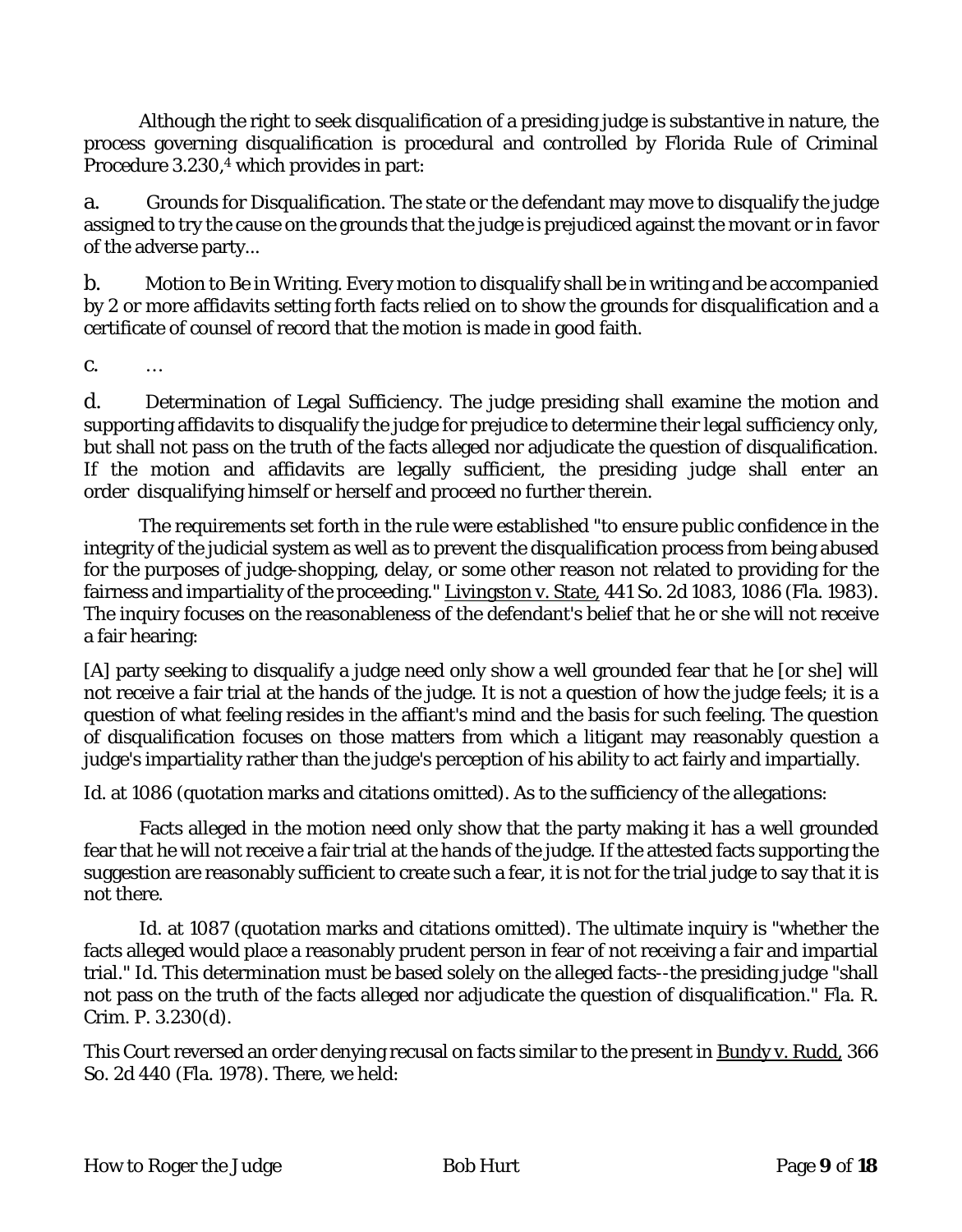Regardless of whether respondent ruled correctly in denying the motion for disqualification as legally insufficient, our rules clearly provide, and we have repeatedly held, that a judge who is presented with a motion for his disqualification shall not pass on the truth of the facts alleged nor adjudicate the question of disqualification. When a judge has looked beyond the mere legal sufficiency of a suggestion of prejudice and attempted to refute the charges of partiality, he has then exceeded the proper scope of his inquiry and on that basis alone established grounds for his disqualification. Our disqualification rule, which limits the trial judge to a bare determination of legal sufficiency, was expressly designed to prevent what occurred in this case--the creation of an intolerable adversary atmosphere between the trial judge and the litigant.

Id. at 442 (quotation marks and citations omitted).

We conclude that **Bundy** controls the present case. Once the motion for recusal was made, the present judge, rather than limiting inquiry to a determination of the motion's legal sufficiency, actively participated in, and directed the outcome of, a mini-hearing to determine the truthfulness of the defendant's allegations against him. When defense counsel objected to the judge's factfinding efforts, the judge insisted that such was his proper role. As a result of the judge's actions, the proceeding degenerated into a heated, contentious melee, with the judge calling and questioning witnesses, and the State and judge uniting against the defendant. Any pretense of judicial impartiality was lost. Regardless of the legal sufficiency of Rogers' motion, we conclude that he is entitled to a new evidentiary hearing before a different judge because the appearance of bias generated during this mini-hearing was so pervasive it tainted the remainder of the proceeding, as happened in Bundy.

"We recognize the difficulty in expecting a judge to sit as silent as a sphinx on the Nile in the face of personal attacks on his impartiality and his integrity. A certain amount of visceral reaction is unavoidable."Nassetta v. Kaplan, 557 So. 2d 919, 921 (Fla. 4th DCA 1990). This is particularly true where in-court testimony impugning the judge's impartiality is elicited before the offended party actually makes a motion for recusal, as was the case in the present proceeding. A judge may well be drawn into the fray inadvertently long before he or she is put on notice that a motion for disqualification will be filed. Where the motion itself is oral, rather than written, and live testimony replaces factual allegations contained in affidavits, as was also the case here, the risk of impermissible judicial involvement is heightened dramatically.

Accordingly, we hold that upon filing of this opinion all motions for disqualification of a trial judge must be in writing and otherwise in conformity with this Court's rules of procedure. The writing requirement cannot be waived and a presiding judge must afford a petitioning party a reasonable opportunity to file its motion. Where a party discovers mid-trial or mid-hearing that a motion for disqualification is required, he or she may request a brief recess--which must be granted--in order to prepare the appropriate documents.

Based on the foregoing, we reverse the trial court's denial of postconviction relief and remand for a new evidentiary hearing before a different judge appointed by the chief judge of the circuit.

It is so ordered.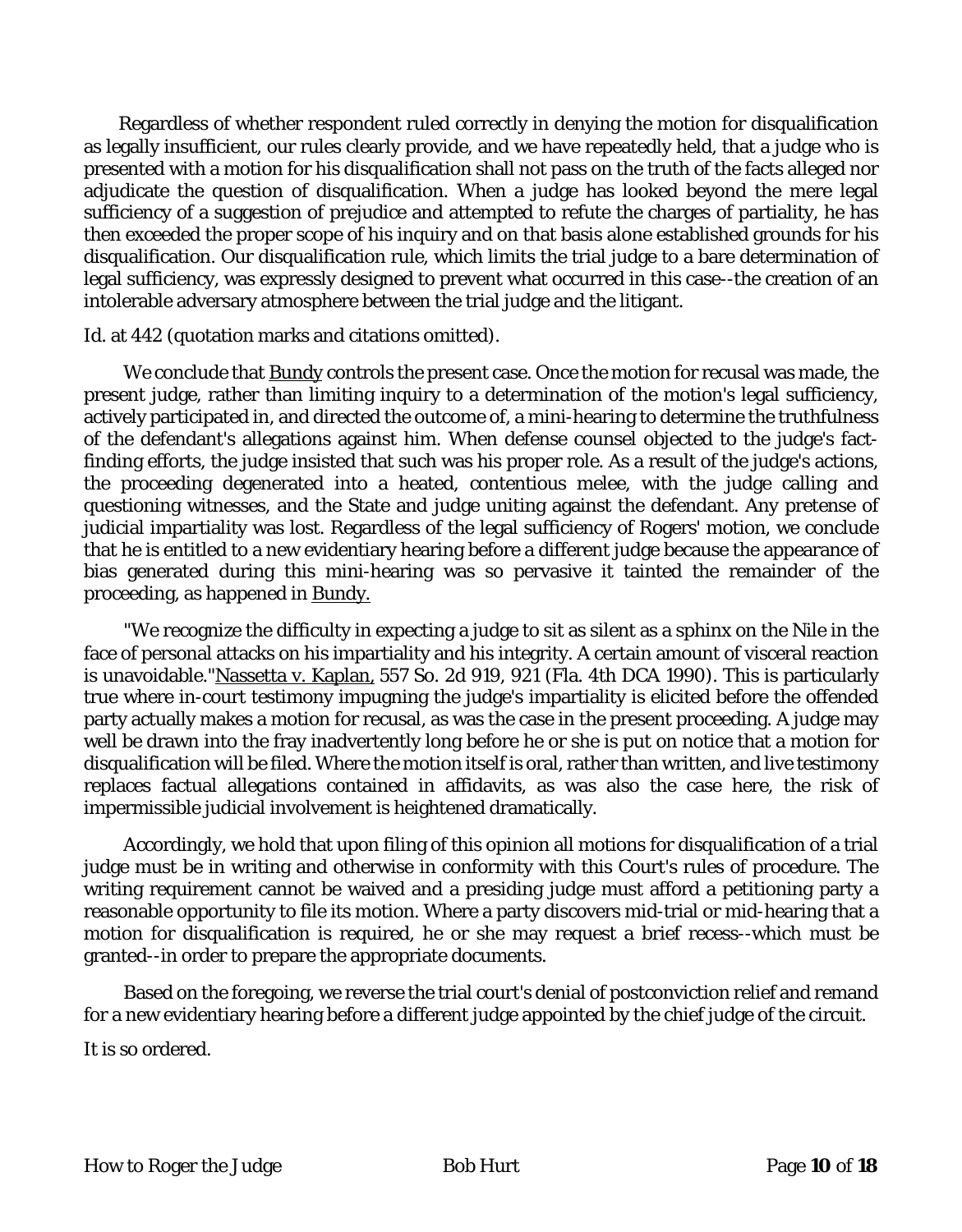BARKETT, C.J., and KOGAN, J., concur. HARDING, J., concurs with an opinion.

GRIMES, J., dissents with an opinion, in which OVERTON and McDONALD, JJ., concur.

NOT FINAL UNTIL TIME EXPIRES TO FILE REHEARING MOTION AND, IF FILED, DETERMINED.

#### **End Notes:**

1 The judge found that the murder was committed for pecuniary gain, was committed to prevent lawful arrest, was cold, calculated and premeditated, was committed during flight from an attempted robbery, and that Rogers had been convicted of a prior violent felony.

2 We struck the following: pecuniary gain; to avoid arrest; and cold, calculated and premeditated.

3 Rogers raises the following issues: 1) Rogers was denied a full and fair hearing on his rule 3.850 motion; 2) the prosecution intentionally withheld material evidence and failed to correct false testimony; 3) the trial court failed to meet the requirements of Faretta v. California, 422 U.S. 806, 95 S. Ct. 2525, 45 L. Ed. 2d 562 (1975); 4) trial counsel was ineffective during the guilt phase; 5) the State introduced irrelevant, prejudicial, and inflammatory evidence of other crimes and bad character; 6) the State destroyed critical evidence; 7) the State impermissibly used a jailhouse informant to gather evidence; 8) Rogers was denied his right to confront witnesses when Mr. Edmundson was allowed to testify through a taped conversation; 9) the prosecutor used inflammatory argument; 10) the jury was improperly instructed concerning felony/premeditated murder; 11) the jury was improperly instructed concerning aggravating circumstances in violation of Espinosa v. Florida, 112 S. Ct. 2926, 120 L. Ed. 2d 951 (1992); 12) trial counsel was ineffective during the penalty phase; 13) the jury was misled by instructions that diluted their sense of responsibility; 14) the jury was improperly instructed that mercy and sympathy were not allowed; 15) the jury instructions impermissibly shifted the burden of proof; 16) the jury and judge were provided with misinformation in sentencing.

4 See Brown v. St. George Island, Ltd., 561 So. 2d 253, 255 (Fla. 1990). Florida Rule of Criminal Procedure 3.230 has since been repealed, effective January 1, 1993, and replaced by Florida Rule of Judicial Administration 2.160. The Florida Bar Re Amendments to Florida Rules of Judicial Administration, 609 So. 2d 465 (Fla. 1992). The present motion for recusal was made in April 1991.

## **APPENDIX**

At the completion of trial counsel Tumin's testimony four days into the evidentiary hearing on collateral review, the following transpired:

The Court [to Mr. Tumin]: All right. You may step down. Don't discuss your testimony.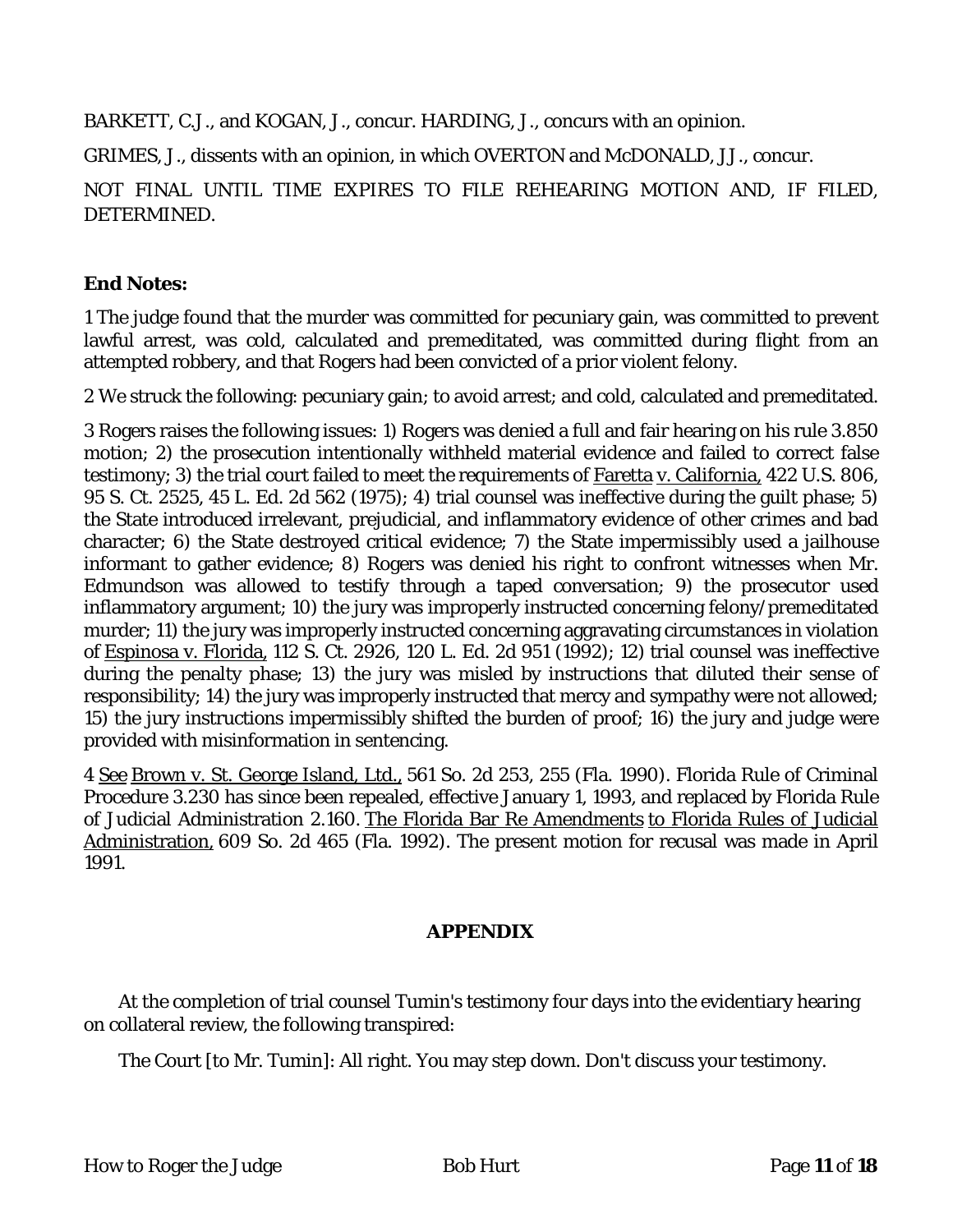Mr. Driggs: Your Honor, at this point, I have no choice but to ask Mr. Tumin a further question. Mr. Tumin, my name is Ken Driggs.

The Court: Okay.

The Witness: Yes, sir.

Mr. Driggs: You have not met me. I am with CCR. Mr. Tumin, did you have a social visit with the Judge this morning before this court began?

The Witness: No, he was busy.

Mr. Driggs: Did you have a conversation with the Judge this morning as to his feelings about the outcome of this proceeding?

The Witness: No.

Mr. Driggs: Did you have a discussion with any individual representing that you had heard such a thing? I remind you that you are under oath.

Mr. Driggs: I'm referring to a conversation in the hall with Jeff Walsh, an investigator for the Capital Collateral Representatives. Did you have a conversation with him before court today concerning the conversation you had with the Court?

The Witness: Yes, I may have. Yes.

Mr. Driggs: Did you tell him that the Court indicated to you it arrived at a decision in this matter?

The Witness: No, not that it arrived at a decision. It was some kind--it's an uphill fight.

Mr. Driggs: What was the nature of that conversation?

The Witness: I don't recall. I said--

Mr. Driggs: Do you recall the gist of what--

The Witness: That, "You have a firm judge, and you have an uphill fight."

Mr. Driggs: Do you recall telling anyone that the Judge made up his mind on any--

The Witness: No. I never had any discussions on that.

Mr. Driggs: Your Honor, at this point--

Mr. Daly: Objection, Your Honor. The questions were asked and answered.

The Court: Objection will be sustained at this point. Mr. Tumin was in the office. He got a cup of coffee, I believe, from our coffee pot.

The Witness: I tried to.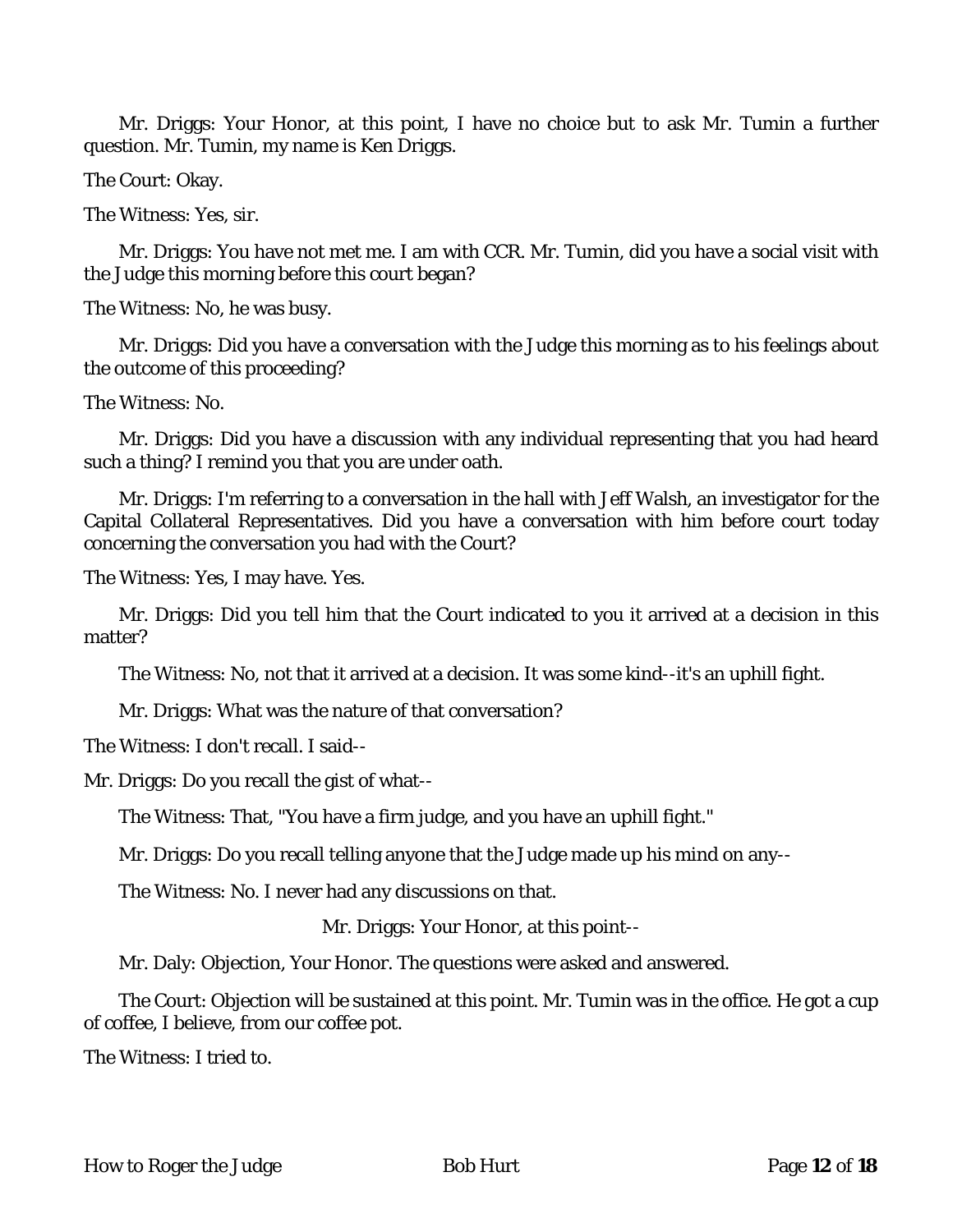The Court: I ran him out because I was busy doing something. And I resent the implication that this Court would become involved with some conversation with a witness. And since we got to that point, we're going to now exclude everybody from everywhere else if that is the way this thing is going to go.

So, we will have some new ground rules. We will keep everybody separate. There will be no further, you know, Mr. Nice Guy.

This man walked in the office and got a cup of coffee, and it was no discussion with him. I ran him out because I was busy trying to get something else done. I had other hearings, and now you implicate and insinuate that there is some conversation about the results of this case. Now,that is just completely unfair. It is unfair to the witness, it's unfair to the Court, and just creates a complete aura of just--I don't even know how to describe it.

Mr. Driggs: You Honor, I appreciate this is very unpleasant and uncomfortable and believe, me, it is for me, also, however, I feel we have a right--

The Court: We will have a recess for 10 minutes.

(Whereupon, there was a short recess.) The Court: Call your next witness.

Mr. Driggs: It might be an appropriate time for me to make my record on my motion. I wish to do this as diplomatically as we can. I know it is uncomfortable for everybody, but we have information that we were presented in good faith. At this time I would make a Motion for Disqualification of Your Honor under Rule 3.230 of the Florida Rules of Criminal Procedure. I can make an oral proffer as to the testimony we anticipate.

The Court: We already heard the testimony, Mr. Driggs. You heard the witness, didn't he testify?

Mr. Driggs: Yes, Your Honor.

The Court: Do you want to ask him some more questions?

The Witness: I would like to clarify something, Your Honor, on what was said.

The Court: Clarify it.

The Witness: A conversation afterwards, and I said--I--first of all to clarify His Honor, I took my own coffee in there. And coming out, I didn't even get--he was busy. I said hello to Marian and left, and the investigator was there. And I said, "We have an uphill fight. I hope--I hope he hasn't made up his mind." And that was all that was said period.

Mr. Driggs: Your Honor, I would be prepared to tender testimony to a different conversation, and I would refer to the Court to two decisions that raise this matter . .

The Court: I don't understand if you heard the testimony of the witness, and the witness did not confer with the Judge, what is the basis for your statement? I mean, you know, you are an officer of the Court.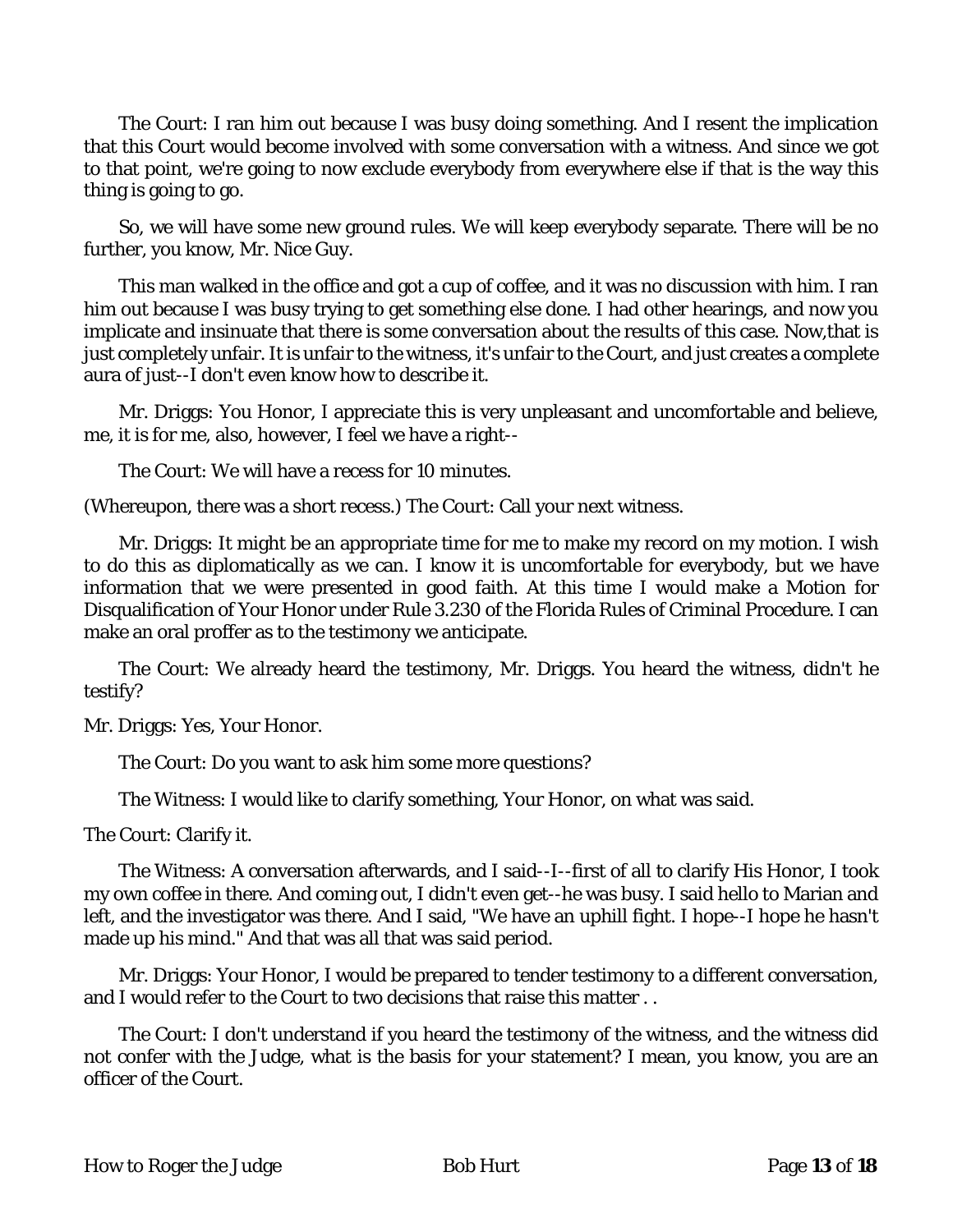Mr. Driggs: Yes, Your Honor, I understand.

The Court: And you come in here now in a very sensitive issue, and now you have accused something, and yet the witness has told you what happened. I told you what happened, that I didn't discuss the case with Mr. Tumin. I didn't mention the fact is I ran him out of my office. Now, what more could I have done?

Mr. Driggs: Your Honor, I appreciate your position.

The Court: Now, what is it that you want to testify about? Do you want to create perjured testimony here?

Mr. Driggs: No, Your Honor. It is not perjured testimony. As an officer of the Court, I would never--

The Court: The man has testified. Do you doubt his testimony?

Mr. Driggs: Yes, Your Honor, we do doubt his testimony on this point.

The Court: All right. So, what will you do, put on one of your own people as a witness to try to further exacerbate this situation?

Mr. Driggs: Your Honor, it is not my intention to further exacerbate this.

The Court: Now, you have the testimony of this witness in the record. Based on that testimony, he has told you that we did not discuss the case, I ran him out of my office because I was busy at another hearing, and he was talking to the secretary. Now, does that mean that I had some

predisposition to discuss this case with this individual?

Mr. Driggs: No, You Honor, that is not--well, let me retract that comment.

The Court: Now, since that time, just to make the record clear--

Mr. Driggs: Yes.

The Court: Since that time, I have locked the office door. No one will enter in my room. There will be no messages through my office. There will be no conversation. You will repay the secretary the quarter that you borrowed yesterday to buy a newspaper.

Mr. Driggs: I don't recall that I did.

The Court: Well, you did. You're using my office, and now you're trying to twist that around and make some surreptitious situation arise out of nothing.

Mr. Driggs: Your Honor, I am prepared to present testimony of an individual who was on the other side of this conversation with this witness, and I believe that--testimony that I believe is credible, testimony that I believe we must consider.

The Court: Who is the individual?

Mr. Driggs: The individual is Jeff Walsh. The Court: Who is he?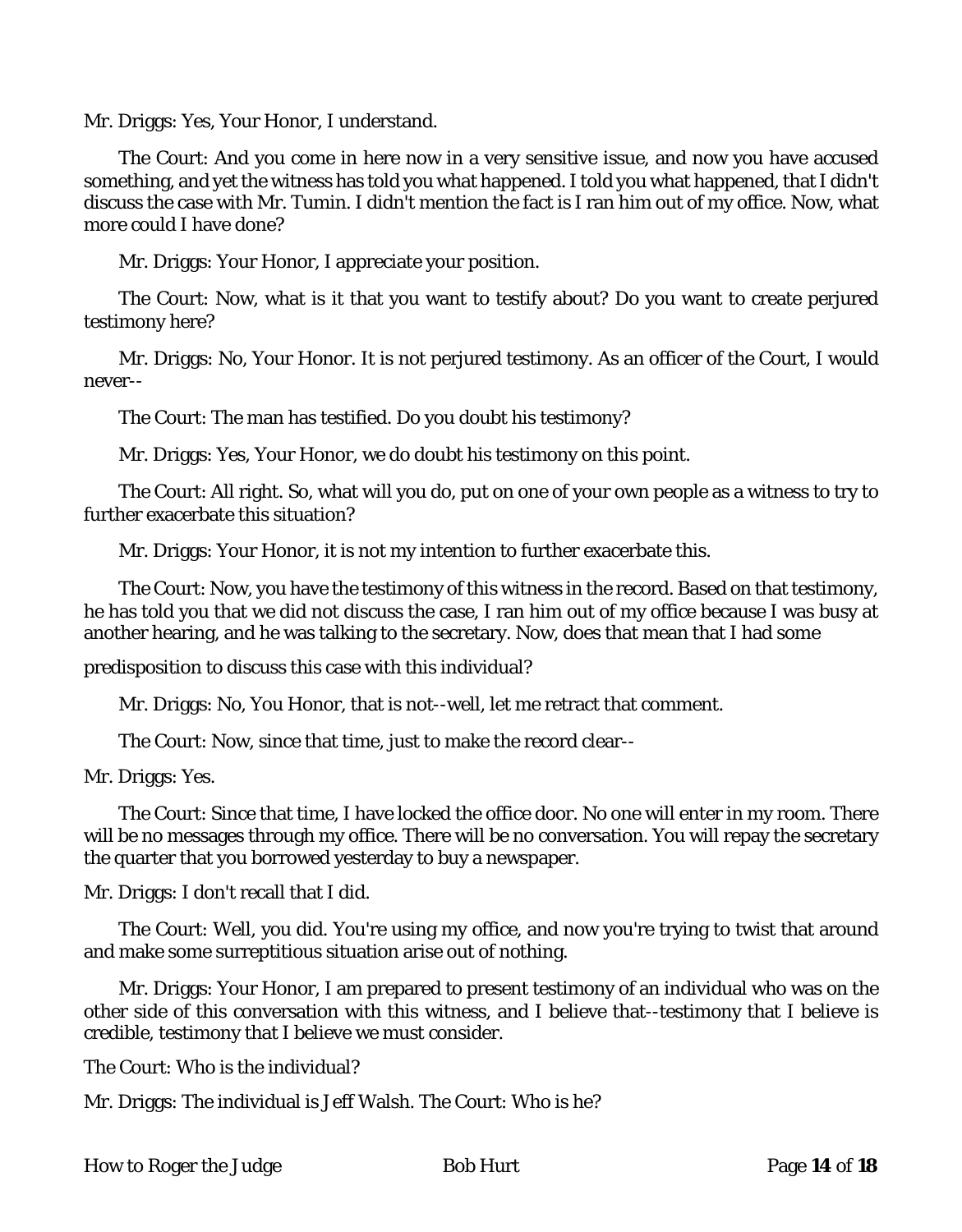Mr. Driggs: An investigator with the Public Defender's Office or with the Capital Collateral Representative.

The Court: You mean he's one of your own personnel now?

Mr. Driggs: Yes, Your Honor, he's one of our own personnel, and he takes the requirement of absolute truthfulness under oath very seriously. And Your Honor, on the basis of that testimony, we would move to disqualify this Court under Rule 3.230 of the Florida Rules of Criminal Procedure.

The Court: The Motion to Excuse the Trial Judge has been denied.

Following this dialogue, counsel for the State requested and received permission to question trial counsel Tumin further on the matter, and then called and questioned CCR's investigator, who testified as follows:

The Witness: Yes. Mr. Tumin and the Judge came out of his office right across the hall, and it was directly before this court went into session. Mr. Tumin came over to me and he stated what the Judge had told him.

The Witness: Mr. Tumin stated to me that the Judge said to him, him being Mr. Tumin, that CCR was going to try to introduce Brady material through Mr. Tumin.

Mr. Daly: Mr. Tumin said they're going to try to introduce **Brady** material?

The Witness: "They are going to try to introduce Brady material through me." He then looked at me and he said, "Your testimony is useless. I have made up my mind on this decision." Mr. Tumin then looked at me and kind of shrugged his shoulders and said, "I guess nothing is going to change."

Mr. Driggs: Just to make it clear, when you say he said this testimony--"Your testimony is not going to make any difference," who is the "he" that Mr. Tumin related?

The Witness: The Judge.

After lengthy questioning by the State, the investigator was questioned by the Judge himself, who then suggested that the bailiff be called as a witness:

The Court: I have one question. Were you aware that Mr. Tumin did not meet with me this morning in any fashion?

The Witness: I saw him exit the office with you, sir.

The Court: You may step down. The Bailiff was in the office, and he probably could verify the fact that we had no meeting, if you would like to call him.

Mr. Daly: I would like to call him. Perhaps Mr. Driggs would like to determine what actually happened.

The Court: Would you be sworn?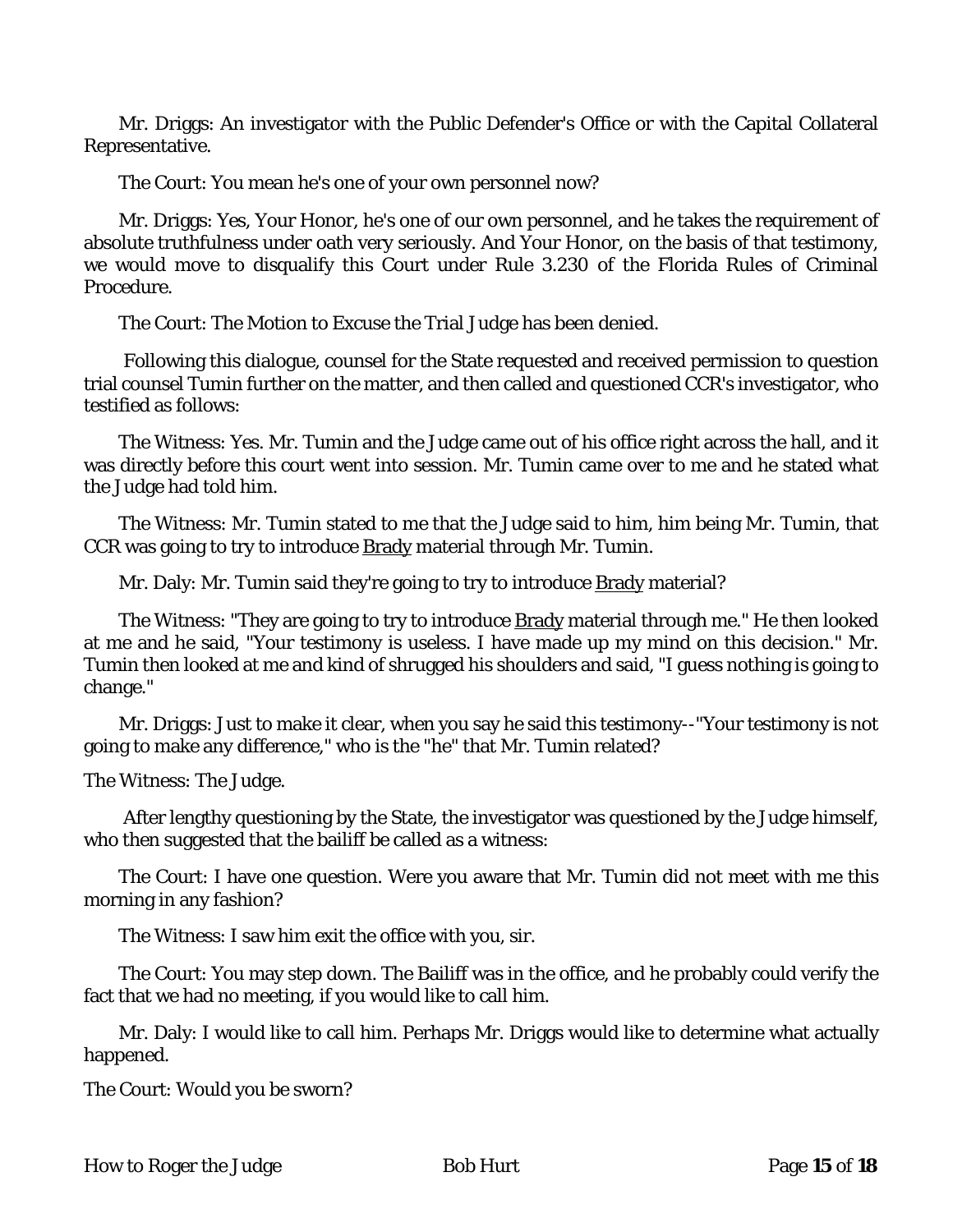Mr. Driggs: Well, I don't think that needs a response.

Mr. Daly: It is their motion. I don't want to put it out of order. I'm sure he wants to determine whether in fact this Judge made such a statement.

Mr. Driggs: Your Honor, I believe under the rule in case law that has interpreted the rule, the focus is not on the provability.

The Court: That is absolutely incorrect in a hearing of this nature that has to do with the commencement of legal proceedings with litigants, and that has nothing to do with the truth of the motion. I know what you're talking about. It has nothing to do in a case like this. I realize CCR may, for some reason--would like to put this off for some reason, which you requested all the way through, and for whatever reason. But as far as the examination of the truth, just say well, I will make a statement, no matter how outlandish it is. It is okay, because I will follow this rule that this Judge should disqualify regardless of looking into the truth of the matter. We're in the middle of a proceeding, a very complex, time-consuming proceeding, so that rule is not applicable to this situation. That has to do with the commencement of legal proceedings, litigants in civil matters, otherwise any defendant in any criminal case could stand up and make some statement, and if it was not requested, that would mean that the Judge would never sit. There would be no judge that could ever sit.

#### Mr. Daly: Your Honor--

The Court: If you would like to call the Bailiff. I'm not asking the Bailiff. I just didn't meet with Mr. Tumin this morning, and that is why I'm rather shocked at the entire situation. If I had a meeting, I can understand how you might interpret it.

The bailiff was then called and testified that he was present in the judge's office when attorney Tumin walked in:

The Witness: Mr. Tumin walked in shortly after the secretary entered the office and wanted to*see* the Judge, and he was busy with some things in chambers. And he talked to Marian for a few minutes . . .

The Witness: . . . Mr. Tumin said he just wanted to pay his respects to the Judge, and the judge had gone into his own private office and was working through some files and he said, "I just want to say good morning to you." And the Judge says, "I'm sorry, I can't talk to you." And with that, Mr. Tumin came out and was looking for a place to discard his coffee cup. I showed him where the wastebasket was, and with that he walked out.

The discussion concerning the motion for recusal concluded with the defense lawyer assuring the judge that he intended no disrespect and the judge indicating that he nevertheless thought the motion had been made lightly:

Mr. Driggs: Your Honor, I want to make it clear I mean no disrespect to the Court. I don't make the motion lightly.

The Court: I think it was made rather lightly because of the fact that it wasn't investigated, it wasn't looked into. There were many people there. There were attorneys in the office. There were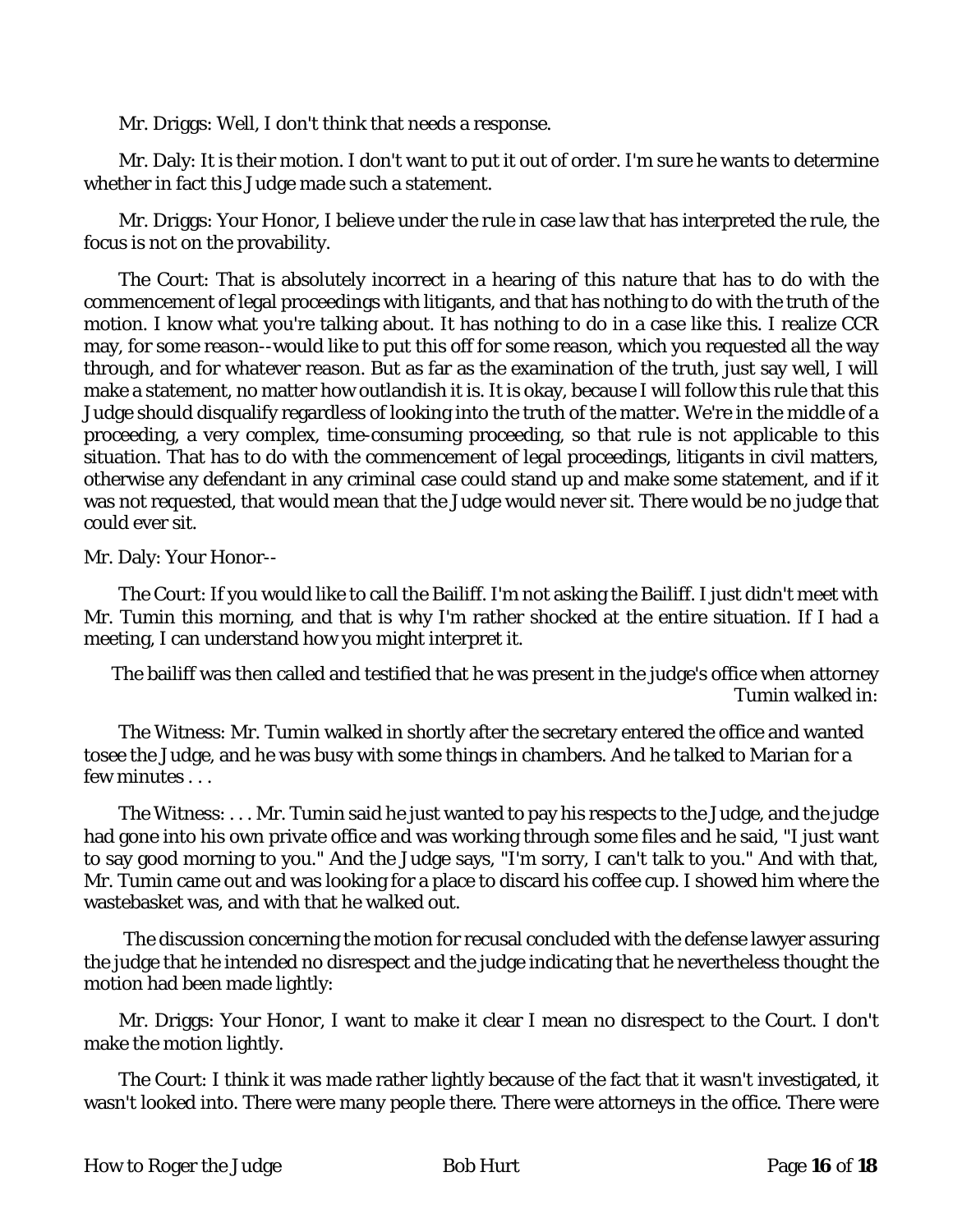hearings, litigants in the office. We conduct our 8:30 to 9:00 o'clock fill-in spouse abuses. We had a spouse abuse. And just to come up off the wall--because this young fellow over here says that he heard something from Mr. Tumin, when Mr. Tumin apparently denied making the statement, and it is an interpretation, well, I have given up trying to figure things out. You can step down. Lot's call a witness and let's go ahead.

Mr. Driggs: I take it--

The Court: Your motion is denied for the record under any rule or any citation that you have filed in this case. Go ahead. Let's call another witness. Let's finish up.

Mr. Phillips: Your Honor, the defense calls Robert Fox.

Mr. Daly: Just for the record, the State would note the legal insufficiency of the motion that was presented.

#### HARDING, J., concurring.

I concur with the majority. However, I write separately to emphasize my distaste for the circumstances which bring this case to the Court for review. Whether intentional or not, the defendant's counsel spun a web and ensnared a judge. Defense counsel not only used the unauthorized procedure of an oral motion to recuse, but also employed a back-door approach by seeking to establish the factual grounds for disqualification prior to advising the court of his intent to move for disqualification.

A motion for disqualification strikes at the very core of the judge's role--the ability to be fair. The procedure for questioning a judge's fairness is clearly set out in Florida Rule of Criminal Procedure 3.230. I believe that the procedure was designed to protect the entire judicial system, rather than to protect an individual judge. Thus, the failure of counsel to follow the procedure significantly impacts the integrity of the system.

While defendant's counsel may not have violated a rule of professional conduct, I find his conduct to be less than professional and his tactics objectionable. Even a "Sphinx on the Nile" would find it difficult not to respond as the trial judge did in this case, especially when the truth of the charge was so clearly in doubt even before the charge was made. I also question the State's role in this matter. The State raised no objection to the questions asked of Mr. Tumin that did not relate to his prior testimony or to the issue to be resolved by the court. The State made no objection to the procedure used by defense counsel. In fact, the State only mentioned the legal sufficiency of the motion as an afterthought to the trial judge's ruling. This inaction placed the judge in the role of advocate, fending off the charges by defense counsel rather than ruling on an objection.

In the face of the unfortunate circumstances presented by the attorneys, the judge attempted to correct an improper impression asserted by counsel and to bring the proceeding back on track. However, in so doing, the judge assumed the role of an advocate and "passed on the truth of the facts alleged" in contravention of rule 3.230(d). In the calmness of considered deliberation, this